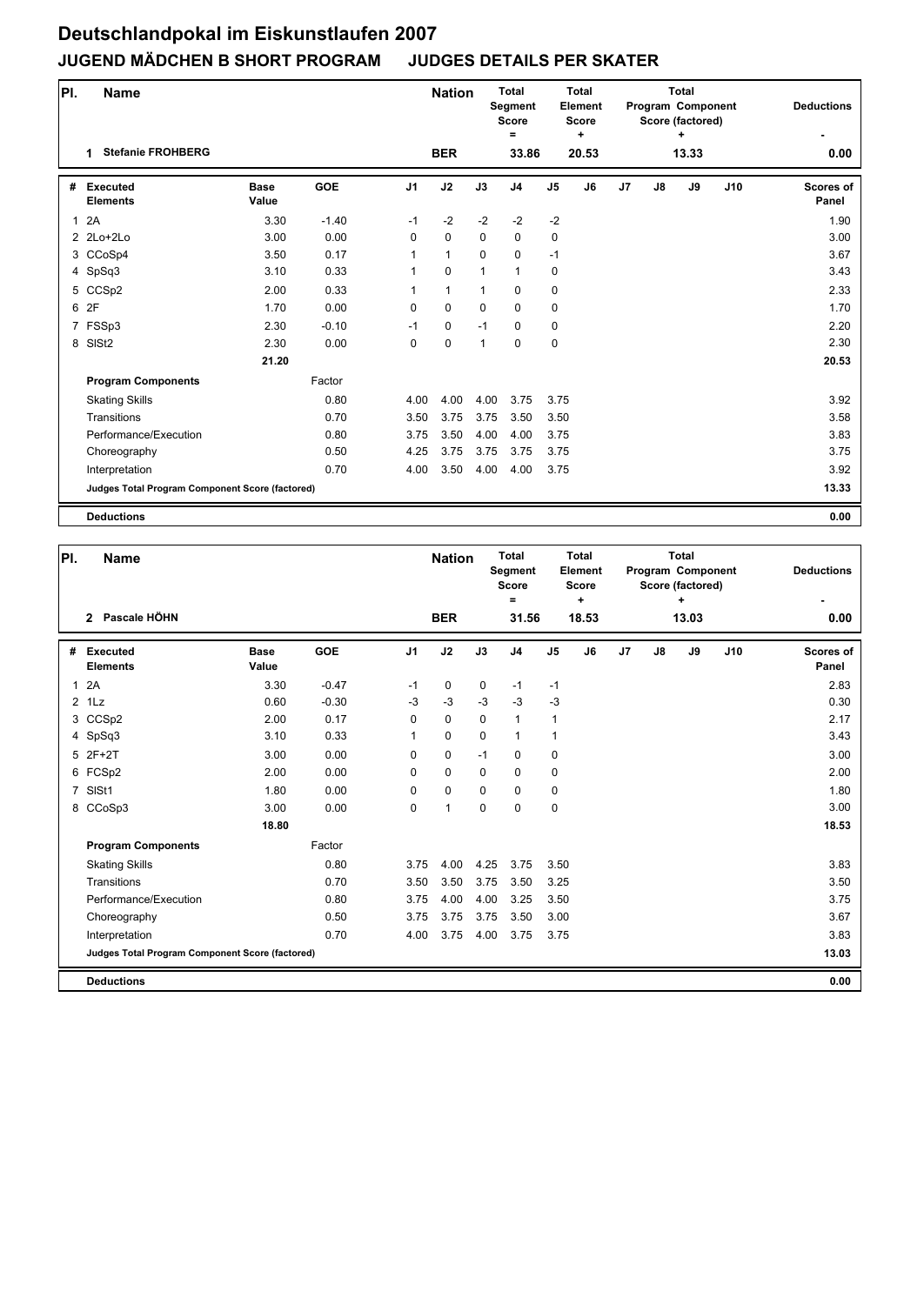| PI.          | <b>Name</b>                                     |                      |            |                | <b>Nation</b> |              | <b>Total</b><br>Segment<br><b>Score</b><br>$=$ |                | <b>Total</b><br>Element<br><b>Score</b><br>٠ |    |    | <b>Total</b><br>Program Component<br>Score (factored)<br>٠ |     | <b>Deductions</b>         |
|--------------|-------------------------------------------------|----------------------|------------|----------------|---------------|--------------|------------------------------------------------|----------------|----------------------------------------------|----|----|------------------------------------------------------------|-----|---------------------------|
|              | <b>Jessica EXNER</b><br>3                       |                      |            |                | B-W           |              | 29.53                                          |                | 17.90                                        |    |    | 11.63                                                      |     | 0.00                      |
| #            | <b>Executed</b><br><b>Elements</b>              | <b>Base</b><br>Value | <b>GOE</b> | J <sub>1</sub> | J2            | J3           | J <sub>4</sub>                                 | J <sub>5</sub> | J6                                           | J7 | J8 | J9                                                         | J10 | <b>Scores of</b><br>Panel |
| $\mathbf{1}$ | 2A                                              | 3.30                 | 0.67       | 1              | 0             | $\mathbf{1}$ | $\mathbf{1}$                                   | 0              |                                              |    |    |                                                            |     | 3.97                      |
|              | 2 2Lz+2T                                        | 3.20                 | 0.00       | 0              | 0             | $\mathbf 0$  | $\mathbf 0$                                    | 0              |                                              |    |    |                                                            |     | 3.20                      |
|              | 3 FSSp1                                         | 1.70                 | $-0.87$    | $-3$           | $-2$          | $-2$         | $-3$                                           | $-3$           |                                              |    |    |                                                            |     | 0.83                      |
|              | 4 2F                                            | 1.70                 | 0.00       | 0              | 0             | $-1$         | $\mathbf 0$                                    | 0              |                                              |    |    |                                                            |     | 1.70                      |
| 5            | SISt <sub>2</sub>                               | 2.30                 | $-0.10$    | $-1$           | 0             | $-1$         | $\mathbf 0$                                    | 0              |                                              |    |    |                                                            |     | 2.20                      |
|              | 6 SpSq1                                         | 1.80                 | 0.00       | $\Omega$       | $\mathbf{1}$  | $\Omega$     | $\mathbf 0$                                    | 0              |                                              |    |    |                                                            |     | 1.80                      |
|              | 7 CCSp1                                         | 1.70                 | 0.00       | 0              | 0             | $-1$         | $\mathbf 0$                                    | 0              |                                              |    |    |                                                            |     | 1.70                      |
|              | 8 CCoSp2                                        | 2.50                 | 0.00       | 0              | 0             | $\mathbf 0$  | $\mathbf 0$                                    | 0              |                                              |    |    |                                                            |     | 2.50                      |
|              |                                                 | 18.20                |            |                |               |              |                                                |                |                                              |    |    |                                                            |     | 17.90                     |
|              | <b>Program Components</b>                       |                      | Factor     |                |               |              |                                                |                |                                              |    |    |                                                            |     |                           |
|              | <b>Skating Skills</b>                           |                      | 0.80       | 3.50           | 3.50          | 3.75         | 3.50                                           | 3.00           |                                              |    |    |                                                            |     | 3.50                      |
|              | Transitions                                     |                      | 0.70       | 3.50           | 3.25          | 3.50         | 3.00                                           | 2.75           |                                              |    |    |                                                            |     | 3.25                      |
|              | Performance/Execution                           |                      | 0.80       | 3.25           | 3.50          | 3.50         | 3.00                                           | 3.00           |                                              |    |    |                                                            |     | 3.25                      |
|              | Choreography                                    |                      | 0.50       | 3.50           | 3.50          | 3.50         | 3.00                                           | 2.75           |                                              |    |    |                                                            |     | 3.33                      |
|              | Interpretation                                  |                      | 0.70       | 3.25           | 3.25          | 3.75         | 3.25                                           | 3.00           |                                              |    |    |                                                            |     | 3.25                      |
|              | Judges Total Program Component Score (factored) |                      |            |                |               |              |                                                |                |                                              |    |    |                                                            |     | 11.63                     |
|              | <b>Deductions</b>                               |                      |            |                |               |              |                                                |                |                                              |    |    |                                                            |     | 0.00                      |

| PI.            | <b>Name</b>                                     |                      |            |                | <b>Nation</b> |             | <b>Total</b><br>Segment<br><b>Score</b><br>$\equiv$ |                | Total<br>Element<br><b>Score</b><br>٠ |    |               | <b>Total</b><br>Program Component<br>Score (factored)<br>$\ddot{}$ |     | <b>Deductions</b>         |
|----------------|-------------------------------------------------|----------------------|------------|----------------|---------------|-------------|-----------------------------------------------------|----------------|---------------------------------------|----|---------------|--------------------------------------------------------------------|-----|---------------------------|
|                | <b>Jennifer NITSCHE</b><br>4                    |                      |            |                | <b>THR</b>    |             | 28.88                                               |                | 19.10                                 |    |               | 9.78                                                               |     | 0.00                      |
| #              | Executed<br><b>Elements</b>                     | <b>Base</b><br>Value | <b>GOE</b> | J <sub>1</sub> | J2            | J3          | J <sub>4</sub>                                      | J <sub>5</sub> | J6                                    | J7 | $\mathsf{J}8$ | J9                                                                 | J10 | <b>Scores of</b><br>Panel |
| $\mathbf{1}$   | 2A                                              | 3.30                 | 0.00       | 0              | $\mathbf 0$   | $\mathbf 0$ | 0                                                   | $-1$           |                                       |    |               |                                                                    |     | 3.30                      |
|                | $2$ $2Lz+2Lo$                                   | 3.40                 | 0.00       | 0              | $-1$          | $\mathbf 0$ | 0                                                   | 0              |                                       |    |               |                                                                    |     | 3.40                      |
|                | 3 FCSp2                                         | 2.00                 | 0.00       | 0              | $\mathbf 0$   | $\Omega$    | $\Omega$                                            | 0              |                                       |    |               |                                                                    |     | 2.00                      |
| $\overline{4}$ | SISt1                                           | 1.80                 | 0.00       | $\Omega$       | $\mathbf 0$   | $\Omega$    | 0                                                   | 0              |                                       |    |               |                                                                    |     | 1.80                      |
| 5              | 2F                                              | 1.70                 | 0.00       | 0              | $\mathbf 0$   | $\Omega$    | $\Omega$                                            | 0              |                                       |    |               |                                                                    |     | 1.70                      |
|                | 6 CCSp2                                         | 2.00                 | $-0.10$    | $-1$           | 0             | $-1$        | 0                                                   | 0              |                                       |    |               |                                                                    |     | 1.90                      |
|                | 7 SpSq3                                         | 3.10                 | 0.00       | $\Omega$       | $\mathbf 0$   | $\Omega$    | $\Omega$                                            | 0              |                                       |    |               |                                                                    |     | 3.10                      |
|                | 8 CCoSp1                                        | 2.00                 | $-0.10$    | 0              | 0             | $-1$        | $-1$                                                | 0              |                                       |    |               |                                                                    |     | 1.90                      |
|                |                                                 | 19.30                |            |                |               |             |                                                     |                |                                       |    |               |                                                                    |     | 19.10                     |
|                | <b>Program Components</b>                       |                      | Factor     |                |               |             |                                                     |                |                                       |    |               |                                                                    |     |                           |
|                | <b>Skating Skills</b>                           |                      | 0.80       | 3.50           | 2.75          | 3.75        | 2.75                                                | 2.75           |                                       |    |               |                                                                    |     | 3.00                      |
|                | Transitions                                     |                      | 0.70       | 3.25           | 2.50          | 3.50        | 2.50                                                | 2.25           |                                       |    |               |                                                                    |     | 2.75                      |
|                | Performance/Execution                           |                      | 0.80       | 3.25           | 2.50          | 3.25        | 2.25                                                | 2.50           |                                       |    |               |                                                                    |     | 2.75                      |
|                | Choreography                                    |                      | 0.50       | 3.00           | 2.75          | 3.50        | 2.50                                                | 2.25           |                                       |    |               |                                                                    |     | 2.75                      |
|                | Interpretation                                  |                      | 0.70       | 3.25           | 2.50          | 3.00        | 2.50                                                | 2.50           |                                       |    |               |                                                                    |     | 2.67                      |
|                | Judges Total Program Component Score (factored) |                      |            |                |               |             |                                                     |                |                                       |    |               |                                                                    |     | 9.78                      |
|                | <b>Deductions</b>                               |                      |            |                |               |             |                                                     |                |                                       |    |               |                                                                    |     | 0.00                      |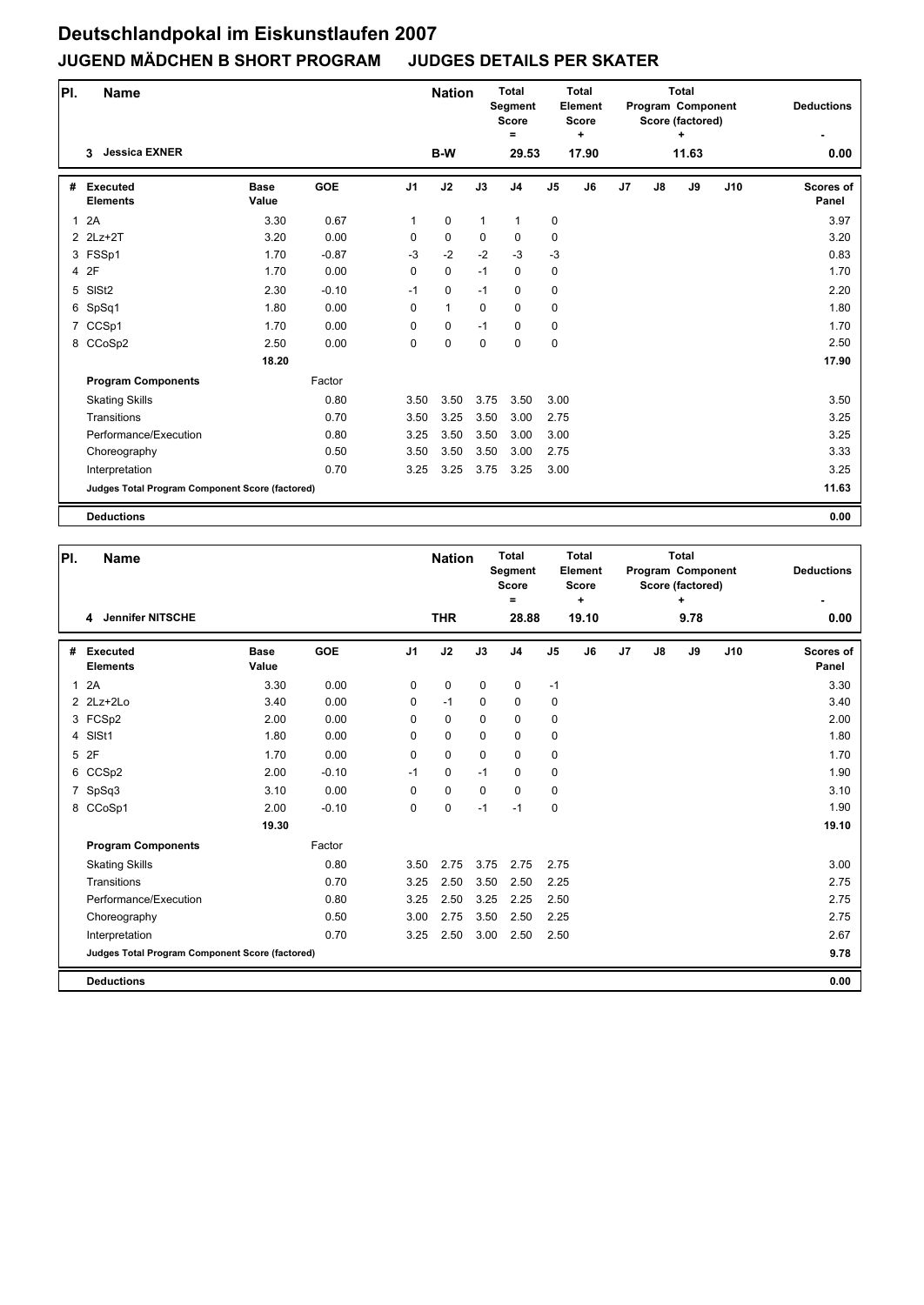| PI. | <b>Name</b>                                     |                      |            |                | <b>Nation</b> |             | <b>Total</b><br>Segment<br><b>Score</b><br>$=$ |                | <b>Total</b><br>Element<br><b>Score</b><br>٠ |    |    | <b>Total</b><br>Program Component<br>Score (factored)<br>٠ |     | <b>Deductions</b>         |
|-----|-------------------------------------------------|----------------------|------------|----------------|---------------|-------------|------------------------------------------------|----------------|----------------------------------------------|----|----|------------------------------------------------------------|-----|---------------------------|
|     | Svenja MÜLLER<br>5                              |                      |            |                | B-W           |             | 27.96                                          |                | 16.70                                        |    |    | 11.26                                                      |     | 0.00                      |
| #   | <b>Executed</b><br><b>Elements</b>              | <b>Base</b><br>Value | <b>GOE</b> | J <sub>1</sub> | J2            | J3          | J <sub>4</sub>                                 | J <sub>5</sub> | J6                                           | J7 | J8 | J9                                                         | J10 | <b>Scores of</b><br>Panel |
|     | 1.1A                                            | 0.80                 | $-0.50$    | $-3$           | $-3$          | $-3$        | $-3$                                           | $-3$           |                                              |    |    |                                                            |     | 0.30                      |
|     | 2 2Lz+2T                                        | 3.20                 | 0.00       | 0              | $\mathbf 0$   | $-2$        | $\mathbf 0$                                    | 0              |                                              |    |    |                                                            |     | 3.20                      |
|     | 3 FSSp3                                         | 2.30                 | 0.00       | 0              | $-1$          | $\mathbf 0$ | $\mathbf 0$                                    | 0              |                                              |    |    |                                                            |     | 2.30                      |
|     | 4 SpSq4                                         | 3.40                 | 0.00       | 0              | 0             | $\mathbf 0$ | $\mathbf 0$                                    | 0              |                                              |    |    |                                                            |     | 3.40                      |
|     | 5 CCSp2                                         | 2.00                 | 0.00       | 0              | 0             | $\mathbf 0$ | $\mathbf 0$                                    | 0              |                                              |    |    |                                                            |     | 2.00                      |
|     | 6 2F                                            | 1.70                 | 0.00       | $\Omega$       | 0             | $\Omega$    | $\mathbf 0$                                    | 0              |                                              |    |    |                                                            |     | 1.70                      |
| 7   | SISt1                                           | 1.80                 | $-0.20$    | $-1$           | $-1$          | $-1$        | $\mathbf 0$                                    | 0              |                                              |    |    |                                                            |     | 1.60                      |
|     | 8 CCoSp2                                        | 2.50                 | $-0.30$    | $-1$           | $-1$          | $-1$        | $-1$                                           | $-1$           |                                              |    |    |                                                            |     | 2.20                      |
|     |                                                 | 17.70                |            |                |               |             |                                                |                |                                              |    |    |                                                            |     | 16.70                     |
|     | <b>Program Components</b>                       |                      | Factor     |                |               |             |                                                |                |                                              |    |    |                                                            |     |                           |
|     | <b>Skating Skills</b>                           |                      | 0.80       | 3.50           | 2.75          | 4.00        | 3.50                                           | 3.25           |                                              |    |    |                                                            |     | 3.42                      |
|     | Transitions                                     |                      | 0.70       | 3.50           | 2.50          | 3.75        | 2.75                                           | 3.00           |                                              |    |    |                                                            |     | 3.08                      |
|     | Performance/Execution                           |                      | 0.80       | 3.50           | 2.75          | 3.75        | 3.00                                           | 3.25           |                                              |    |    |                                                            |     | 3.25                      |
|     | Choreography                                    |                      | 0.50       | 3.50           | 2.75          | 3.75        | 3.00                                           | 2.75           |                                              |    |    |                                                            |     | 3.08                      |
|     | Interpretation                                  |                      | 0.70       | 3.50           | 2.50          | 3.75        | 3.00                                           | 3.00           |                                              |    |    |                                                            |     | 3.17                      |
|     | Judges Total Program Component Score (factored) |                      |            |                |               |             |                                                |                |                                              |    |    |                                                            |     | 11.26                     |
|     | <b>Deductions</b>                               |                      |            |                |               |             |                                                |                |                                              |    |    |                                                            |     | 0.00                      |

| PI.            | <b>Name</b>                                     |                      |            |                | <b>Nation</b> |             | <b>Total</b><br><b>Segment</b><br><b>Score</b><br>Ξ |                | <b>Total</b><br>Element<br><b>Score</b><br>٠ |    |               | <b>Total</b><br>Program Component<br>Score (factored)<br>÷ |     | <b>Deductions</b>         |
|----------------|-------------------------------------------------|----------------------|------------|----------------|---------------|-------------|-----------------------------------------------------|----------------|----------------------------------------------|----|---------------|------------------------------------------------------------|-----|---------------------------|
|                | <b>Laura WENDT</b><br>6                         |                      |            |                | <b>NRW</b>    |             | 27.69                                               |                | 18.37                                        |    |               | 9.32                                                       |     | 0.00                      |
| #              | <b>Executed</b><br><b>Elements</b>              | <b>Base</b><br>Value | <b>GOE</b> | J <sub>1</sub> | J2            | J3          | J <sub>4</sub>                                      | J <sub>5</sub> | J6                                           | J7 | $\mathsf{J}8$ | J9                                                         | J10 | <b>Scores of</b><br>Panel |
| $\mathbf{1}$   | $2Lz+2T$                                        | 3.20                 | 0.00       | 0              | 0             | $\mathbf 0$ | 0                                                   | 0              |                                              |    |               |                                                            |     | 3.20                      |
|                | 2A                                              | 3.30                 | $-0.23$    | 0              | $\mathbf 0$   | 0           | $-1$                                                | $-1$           |                                              |    |               |                                                            |     | 3.07                      |
| 3              | 2F                                              | 1.70                 | 0.00       | 0              | $-1$          | $\Omega$    | $\mathbf 0$                                         | 0              |                                              |    |               |                                                            |     | 1.70                      |
|                | 4 CCSp1                                         | 1.70                 | $-0.20$    | $-1$           | $\mathbf 0$   | $\Omega$    | $-1$                                                | $-2$           |                                              |    |               |                                                            |     | 1.50                      |
|                | 5 SpSq3                                         | 3.10                 | 0.00       | 0              | $\mathbf 0$   | $-1$        | $\Omega$                                            | 0              |                                              |    |               |                                                            |     | 3.10                      |
|                | 6 FCSp1                                         | 1.70                 | $-0.10$    | 0              | $-1$          | $-1$        | $\mathbf 0$                                         | 0              |                                              |    |               |                                                            |     | 1.60                      |
| $\overline{7}$ | SISt1                                           | 1.80                 | 0.00       | 0              | $\mathbf 0$   | $\Omega$    | 0                                                   | $\pmb{0}$      |                                              |    |               |                                                            |     | 1.80                      |
|                | 8 CCoSp2                                        | 2.50                 | $-0.10$    | 0              | $\mathbf 0$   | $-1$        | $\mathbf 0$                                         | $-1$           |                                              |    |               |                                                            |     | 2.40                      |
|                |                                                 | 19.00                |            |                |               |             |                                                     |                |                                              |    |               |                                                            |     | 18.37                     |
|                | <b>Program Components</b>                       |                      | Factor     |                |               |             |                                                     |                |                                              |    |               |                                                            |     |                           |
|                | <b>Skating Skills</b>                           |                      | 0.80       | 3.25           | 2.75          | 3.25        | 2.75                                                | 2.75           |                                              |    |               |                                                            |     | 2.92                      |
|                | Transitions                                     |                      | 0.70       | 3.25           | 2.25          | 3.00        | 2.25                                                | 2.25           |                                              |    |               |                                                            |     | 2.50                      |
|                | Performance/Execution                           |                      | 0.80       | 3.50           | 2.50          | 3.00        | 2.50                                                | 2.25           |                                              |    |               |                                                            |     | 2.67                      |
|                | Choreography                                    |                      | 0.50       | 3.00           | 2.50          | 3.25        | 2.50                                                | 2.50           |                                              |    |               |                                                            |     | 2.67                      |
|                | Interpretation                                  |                      | 0.70       | 3.50           | 2.25          | 3.00        | 2.25                                                | 2.25           |                                              |    |               |                                                            |     | 2.50                      |
|                | Judges Total Program Component Score (factored) |                      |            |                |               |             |                                                     |                |                                              |    |               |                                                            |     | 9.32                      |
|                | <b>Deductions</b>                               |                      |            |                |               |             |                                                     |                |                                              |    |               |                                                            |     | 0.00                      |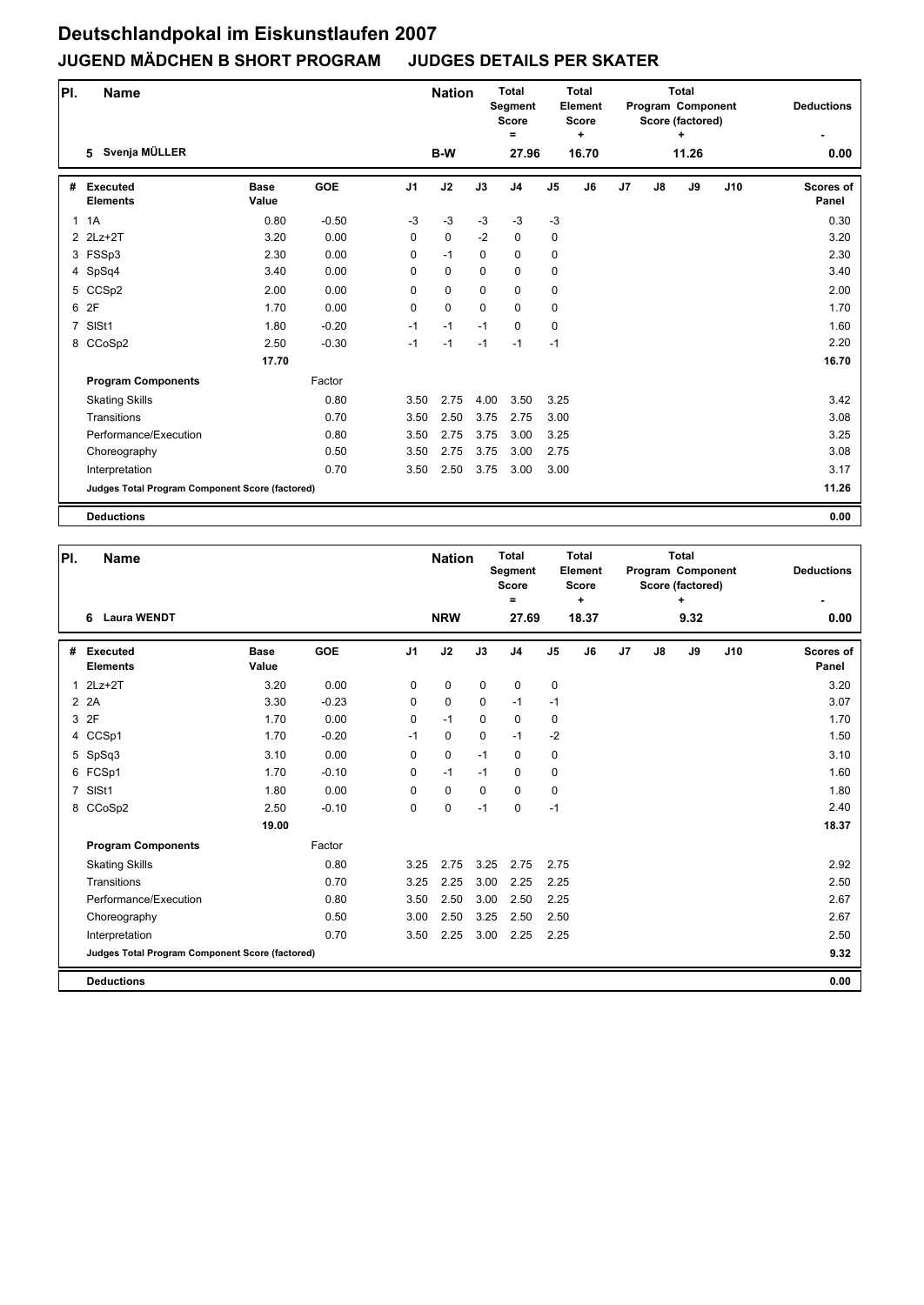| PI. | <b>Name</b>                                     |                      |            |                | <b>Nation</b> |             | <b>Total</b><br>Segment<br><b>Score</b><br>$=$ |                | <b>Total</b><br>Element<br><b>Score</b><br>٠ |    |    | <b>Total</b><br>Program Component<br>Score (factored)<br>٠ |     | <b>Deductions</b>         |
|-----|-------------------------------------------------|----------------------|------------|----------------|---------------|-------------|------------------------------------------------|----------------|----------------------------------------------|----|----|------------------------------------------------------------|-----|---------------------------|
|     | <b>Megan TROGER</b><br>7                        |                      |            |                | <b>BAY</b>    |             | 27.59                                          |                | 16.30                                        |    |    | 11.29                                                      |     | 0.00                      |
| #   | <b>Executed</b><br><b>Elements</b>              | <b>Base</b><br>Value | <b>GOE</b> | J <sub>1</sub> | J2            | J3          | J <sub>4</sub>                                 | J <sub>5</sub> | J6                                           | J7 | J8 | J9                                                         | J10 | <b>Scores of</b><br>Panel |
|     | 1.1A                                            | 0.80                 | $-0.50$    | $-3$           | $-3$          | $-3$        | $-3$                                           | $-3$           |                                              |    |    |                                                            |     | 0.30                      |
|     | 2 2Lz+2T                                        | 3.20                 | 0.00       | 0              | 0             | $\mathbf 0$ | $\mathbf 0$                                    | 0              |                                              |    |    |                                                            |     | 3.20                      |
|     | 3 SpSq4                                         | 3.40                 | 0.00       | 0              | 0             | $\mathbf 0$ | $\mathbf 0$                                    | 1              |                                              |    |    |                                                            |     | 3.40                      |
|     | 4 CCSp2                                         | 2.00                 | 0.00       | 0              | 0             | $\mathbf 0$ | $\mathbf 0$                                    | 0              |                                              |    |    |                                                            |     | 2.00                      |
|     | 5 CiSt2                                         | 2.30                 | 0.00       | 0              | 0             | $\mathbf 0$ | $\mathbf 0$                                    | 0              |                                              |    |    |                                                            |     | 2.30                      |
|     | 6 2F                                            | 1.70                 | 0.00       | 0              | $-1$          | $\Omega$    | $\mathbf 0$                                    | 0              |                                              |    |    |                                                            |     | 1.70                      |
|     | 7 FCSp1                                         | 1.70                 | 0.00       | 0              | 0             | $\mathbf 0$ | $\mathbf 0$                                    | 0              |                                              |    |    |                                                            |     | 1.70                      |
|     | 8 CCoSp1                                        | 2.00                 | $-0.30$    | $-1$           | -1            | $-1$        | $-1$                                           | $-1$           |                                              |    |    |                                                            |     | 1.70                      |
|     |                                                 | 17.10                |            |                |               |             |                                                |                |                                              |    |    |                                                            |     | 16.30                     |
|     | <b>Program Components</b>                       |                      | Factor     |                |               |             |                                                |                |                                              |    |    |                                                            |     |                           |
|     | <b>Skating Skills</b>                           |                      | 0.80       | 3.25           | 3.25          | 3.50        | 2.75                                           | 3.25           |                                              |    |    |                                                            |     | 3.25                      |
|     | Transitions                                     |                      | 0.70       | 3.25           | 3.00          | 3.25        | 2.75                                           | 3.00           |                                              |    |    |                                                            |     | 3.08                      |
|     | Performance/Execution                           |                      | 0.80       | 3.50           | 3.25          | 3.50        | 3.00                                           | 3.25           |                                              |    |    |                                                            |     | 3.33                      |
|     | Choreography                                    |                      | 0.50       | 3.25           | 3.25          | 3.50        | 2.25                                           | 3.00           |                                              |    |    |                                                            |     | 3.17                      |
|     | Interpretation                                  |                      | 0.70       | 3.50           | 3.25          | 3.25        | 2.50                                           | 3.25           |                                              |    |    |                                                            |     | 3.25                      |
|     | Judges Total Program Component Score (factored) |                      |            |                |               |             |                                                |                |                                              |    |    |                                                            |     | 11.29                     |
|     | <b>Deductions</b>                               |                      |            |                |               |             |                                                |                |                                              |    |    |                                                            |     | 0.00                      |

| PI.            | <b>Name</b>                                     |                      |            |                | <b>Nation</b> |          | <b>Total</b><br>Segment<br><b>Score</b><br>$\equiv$ |                | Total<br>Element<br><b>Score</b><br>٠ |    |               | <b>Total</b><br>Program Component<br>Score (factored)<br>÷ |     | <b>Deductions</b>         |
|----------------|-------------------------------------------------|----------------------|------------|----------------|---------------|----------|-----------------------------------------------------|----------------|---------------------------------------|----|---------------|------------------------------------------------------------|-----|---------------------------|
|                | <b>Susann SAUER</b><br>8                        |                      |            |                | <b>SAS</b>    |          | 25.80                                               |                | 15.10                                 |    |               | 10.70                                                      |     | 0.00                      |
| #              | <b>Executed</b><br><b>Elements</b>              | <b>Base</b><br>Value | <b>GOE</b> | J <sub>1</sub> | J2            | J3       | J <sub>4</sub>                                      | J <sub>5</sub> | J6                                    | J7 | $\mathsf{J}8$ | J9                                                         | J10 | <b>Scores of</b><br>Panel |
| $\mathbf{1}$   | 2A                                              | 3.30                 | $-1.40$    | $-2$           | $-2$          | $-2$     | $-2$                                                | $-2$           |                                       |    |               |                                                            |     | 1.90                      |
|                | 2 2F                                            | 1.70                 | 0.00       | 0              | $\mathbf 0$   | $\Omega$ | $\mathbf 0$                                         | $\mathbf 0$    |                                       |    |               |                                                            |     | 1.70                      |
|                | 3 FCSp1                                         | 1.70                 | 0.00       | 0              | $\mathbf 0$   | $\Omega$ | 0                                                   | 0              |                                       |    |               |                                                            |     | 1.70                      |
|                | 4 2Lz+2Lo                                       | 3.40                 | $-0.30$    | $-1$           | $-1$          | $-1$     | $-1$                                                | $-1$           |                                       |    |               |                                                            |     | 3.10                      |
|                | 5 SpSq1                                         | 1.80                 | $-0.10$    | $-1$           | $-1$          | $\Omega$ | $\Omega$                                            | 0              |                                       |    |               |                                                            |     | 1.70                      |
|                | 6 CCSp1                                         | 1.70                 | $-0.40$    | $-2$           | $-1$          | $-2$     | $-1$                                                | $-1$           |                                       |    |               |                                                            |     | 1.30                      |
| $\overline{7}$ | SISt1                                           | 1.80                 | $-0.10$    | $-1$           | $\mathbf 0$   | $\Omega$ | 0                                                   | $-1$           |                                       |    |               |                                                            |     | 1.70                      |
|                | 8 CCoSp1                                        | 2.00                 | 0.00       | 0              | 0             | 0        | 0                                                   | 0              |                                       |    |               |                                                            |     | 2.00                      |
|                |                                                 | 17.40                |            |                |               |          |                                                     |                |                                       |    |               |                                                            |     | 15.10                     |
|                | <b>Program Components</b>                       |                      | Factor     |                |               |          |                                                     |                |                                       |    |               |                                                            |     |                           |
|                | <b>Skating Skills</b>                           |                      | 0.80       | 3.25           | 3.25          | 3.50     | 3.25                                                | 3.25           |                                       |    |               |                                                            |     | 3.25                      |
|                | Transitions                                     |                      | 0.70       | 3.25           | 3.00          | 3.50     | 2.75                                                | 2.50           |                                       |    |               |                                                            |     | 3.00                      |
|                | Performance/Execution                           |                      | 0.80       | 3.00           | 3.00          | 3.25     | 3.25                                                | 3.00           |                                       |    |               |                                                            |     | 3.08                      |
|                | Choreography                                    |                      | 0.50       | 2.75           | 3.25          | 3.50     | 3.00                                                | 2.75           |                                       |    |               |                                                            |     | 3.00                      |
|                | Interpretation                                  |                      | 0.70       | 2.75           | 3.00          | 3.25     | 3.00                                                | 2.75           |                                       |    |               |                                                            |     | 2.92                      |
|                | Judges Total Program Component Score (factored) |                      |            |                |               |          |                                                     |                |                                       |    |               |                                                            |     | 10.70                     |
|                | <b>Deductions</b>                               |                      |            |                |               |          |                                                     |                |                                       |    |               |                                                            |     | 0.00                      |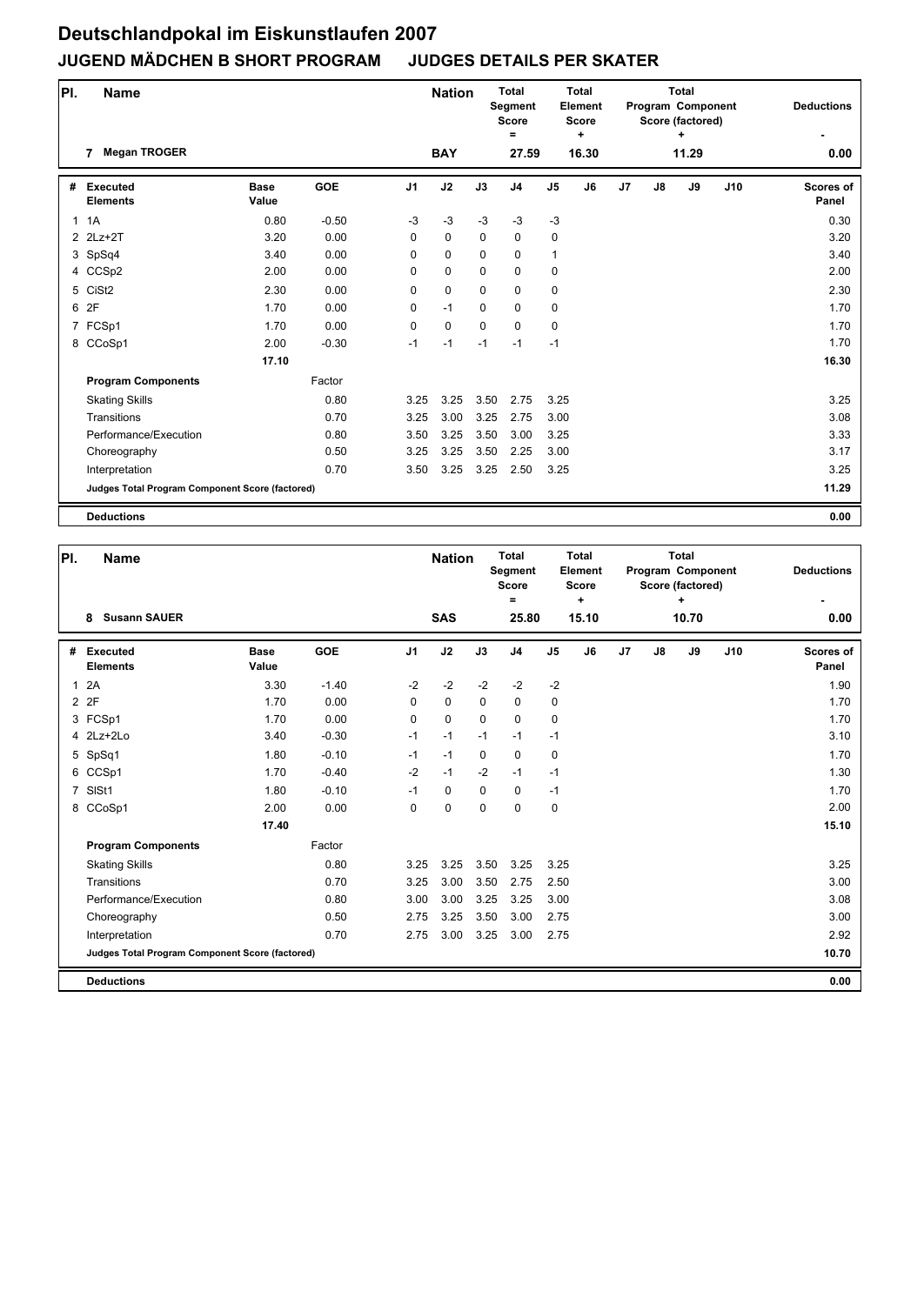| PI.          | <b>Name</b>                                     |                      |            |                | <b>Nation</b> |             | <b>Total</b><br>Segment<br><b>Score</b><br>$=$ |                | <b>Total</b><br>Element<br><b>Score</b><br>٠ |    |    | <b>Total</b><br>Program Component<br>Score (factored)<br>٠ |     | <b>Deductions</b>         |
|--------------|-------------------------------------------------|----------------------|------------|----------------|---------------|-------------|------------------------------------------------|----------------|----------------------------------------------|----|----|------------------------------------------------------------|-----|---------------------------|
|              | <b>Lisa KIRSCHNER</b><br>9                      |                      |            |                | <b>BAY</b>    |             | 25.75                                          |                | 14.70                                        |    |    | 11.05                                                      |     | 0.00                      |
| #            | <b>Executed</b><br><b>Elements</b>              | <b>Base</b><br>Value | <b>GOE</b> | J <sub>1</sub> | J2            | J3          | J <sub>4</sub>                                 | J <sub>5</sub> | J <sub>6</sub>                               | J7 | J8 | J9                                                         | J10 | <b>Scores of</b><br>Panel |
| $\mathbf{1}$ | $2Lz+2T$                                        | 3.20                 | 0.00       | 0              | 0             | $\mathbf 0$ | $\mathbf 0$                                    | 0              |                                              |    |    |                                                            |     | 3.20                      |
|              | 2 1A                                            | 0.80                 | $-0.50$    | $-3$           | $-3$          | $-3$        | $-3$                                           | $-3$           |                                              |    |    |                                                            |     | 0.30                      |
|              | 3 FCSp1                                         | 1.70                 | 0.00       | 0              | 0             | $\mathbf 0$ | $\mathbf 0$                                    | 0              |                                              |    |    |                                                            |     | 1.70                      |
|              | 4 SpSq1                                         | 1.80                 | 0.00       | 0              | 0             | $\mathbf 0$ | $\mathbf 0$                                    | 0              |                                              |    |    |                                                            |     | 1.80                      |
|              | 5 2F                                            | 1.70                 | 0.00       | 0              | 0             | $-1$        | $\mathbf 0$                                    | 0              |                                              |    |    |                                                            |     | 1.70                      |
|              | 6 CCSp1                                         | 1.70                 | 0.00       | $-1$           | 0             | $\Omega$    | $\mathbf 0$                                    | 0              |                                              |    |    |                                                            |     | 1.70                      |
|              | 7 CiSt1                                         | 1.80                 | 0.00       | 0              | 0             | $\mathbf 0$ | $\mathbf 0$                                    | 0              |                                              |    |    |                                                            |     | 1.80                      |
|              | 8 CCoSp2                                        | 2.50                 | 0.00       | 0              | 0             | $-1$        | $\mathbf 0$                                    | 0              |                                              |    |    |                                                            |     | 2.50                      |
|              |                                                 | 15.20                |            |                |               |             |                                                |                |                                              |    |    |                                                            |     | 14.70                     |
|              | <b>Program Components</b>                       |                      | Factor     |                |               |             |                                                |                |                                              |    |    |                                                            |     |                           |
|              | <b>Skating Skills</b>                           |                      | 0.80       | 3.25           | 3.25          | 3.25        | 3.25                                           | 3.25           |                                              |    |    |                                                            |     | 3.25                      |
|              | Transitions                                     |                      | 0.70       | 3.25           | 2.75          | 3.50        | 3.00                                           | 3.00           |                                              |    |    |                                                            |     | 3.08                      |
|              | Performance/Execution                           |                      | 0.80       | 3.50           | 3.00          | 3.00        | 2.75                                           | 3.50           |                                              |    |    |                                                            |     | 3.17                      |
|              | Choreography                                    |                      | 0.50       | 3.00           | 3.25          | 3.25        | 2.75                                           | 3.50           |                                              |    |    |                                                            |     | 3.17                      |
|              | Interpretation                                  |                      | 0.70       | 3.25           | 2.75          | 3.00        | 3.00                                           | 3.50           |                                              |    |    |                                                            |     | 3.08                      |
|              | Judges Total Program Component Score (factored) |                      |            |                |               |             |                                                |                |                                              |    |    |                                                            |     | 11.05                     |
|              | <b>Deductions</b>                               |                      |            |                |               |             |                                                |                |                                              |    |    |                                                            |     | 0.00                      |

| PI.            | <b>Name</b>                                     |                      |            |                | <b>Nation</b> |             | Total<br>Segment<br><b>Score</b><br>$\equiv$ |                | Total<br>Element<br><b>Score</b><br>٠ |    |    | <b>Total</b><br>Program Component<br>Score (factored)<br>$\ddot{}$ |     | <b>Deductions</b>         |
|----------------|-------------------------------------------------|----------------------|------------|----------------|---------------|-------------|----------------------------------------------|----------------|---------------------------------------|----|----|--------------------------------------------------------------------|-----|---------------------------|
|                | <b>Freya BRANDTMANN</b><br>10                   |                      |            |                | <b>NRW</b>    |             | 25.35                                        |                | 13.03                                 |    |    | 12.32                                                              |     | 0.00                      |
| #              | <b>Executed</b><br><b>Elements</b>              | <b>Base</b><br>Value | <b>GOE</b> | J <sub>1</sub> | J2            | J3          | J <sub>4</sub>                               | J <sub>5</sub> | J <sub>6</sub>                        | J7 | J8 | J9                                                                 | J10 | <b>Scores of</b><br>Panel |
| $\mathbf{1}$   | 2A                                              | 3.30                 | $-0.47$    | $-1$           | 0             | $\mathbf 0$ | $-1$                                         | $-1$           |                                       |    |    |                                                                    |     | 2.83                      |
|                | 2 1Lz+2T                                        | 1.90                 | $-1.00$    | $-3$           | $-3$          | $-3$        | $-3$                                         | $-3$           |                                       |    |    |                                                                    |     | 0.90                      |
|                | 3 FCSp2                                         | 2.00                 | 0.00       | 0              | $\mathbf 0$   | $\Omega$    | $\mathbf 0$                                  | 0              |                                       |    |    |                                                                    |     | 2.00                      |
|                | 4 2F                                            | 1.70                 | 0.00       | $\Omega$       | $\mathbf 0$   | $-2$        | $\Omega$                                     | 0              |                                       |    |    |                                                                    |     | 1.70                      |
|                | 5 CCSp1                                         | 1.70                 | $-0.20$    | 0              | $-1$          | $-1$        | $-1$                                         | 0              |                                       |    |    |                                                                    |     | 1.50                      |
|                | 6 SpSq2                                         | 2.30                 | 0.00       | 0              | $\mathbf 0$   | $\mathbf 0$ | $\mathbf 0$                                  | $-1$           |                                       |    |    |                                                                    |     | 2.30                      |
| $\overline{7}$ | SISt1                                           | 1.80                 | 0.00       | $\Omega$       | $\mathbf 0$   | $\mathbf 0$ | $\mathbf 0$                                  | $\mathbf 0$    |                                       |    |    |                                                                    |     | 1.80                      |
| 8              | CCoSp                                           | 0.00                 | 0.00       |                |               |             |                                              |                |                                       |    |    |                                                                    |     | 0.00                      |
|                |                                                 | 14.70                |            |                |               |             |                                              |                |                                       |    |    |                                                                    |     | 13.03                     |
|                | <b>Program Components</b>                       |                      | Factor     |                |               |             |                                              |                |                                       |    |    |                                                                    |     |                           |
|                | <b>Skating Skills</b>                           |                      | 0.80       | 3.00           | 3.25          | 3.75        | 3.25                                         | 3.50           |                                       |    |    |                                                                    |     | 3.33                      |
|                | Transitions                                     |                      | 0.70       | 3.00           | 3.25          | 3.50        | 3.25                                         | 3.25           |                                       |    |    |                                                                    |     | 3.25                      |
|                | Performance/Execution                           |                      | 0.80       | 3.50           | 3.75          | 3.75        | 3.75                                         | 4.00           |                                       |    |    |                                                                    |     | 3.75                      |
|                | Choreography                                    |                      | 0.50       | 3.50           | 3.50          | 3.50        | 3.50                                         | 3.75           |                                       |    |    |                                                                    |     | 3.50                      |
|                | Interpretation                                  |                      | 0.70       | 3.75           | 3.50          | 4.00        | 3.50                                         | 4.00           |                                       |    |    |                                                                    |     | 3.75                      |
|                | Judges Total Program Component Score (factored) |                      |            |                |               |             |                                              |                |                                       |    |    |                                                                    |     | 12.32                     |
|                | <b>Deductions</b>                               |                      |            |                |               |             |                                              |                |                                       |    |    |                                                                    |     | 0.00                      |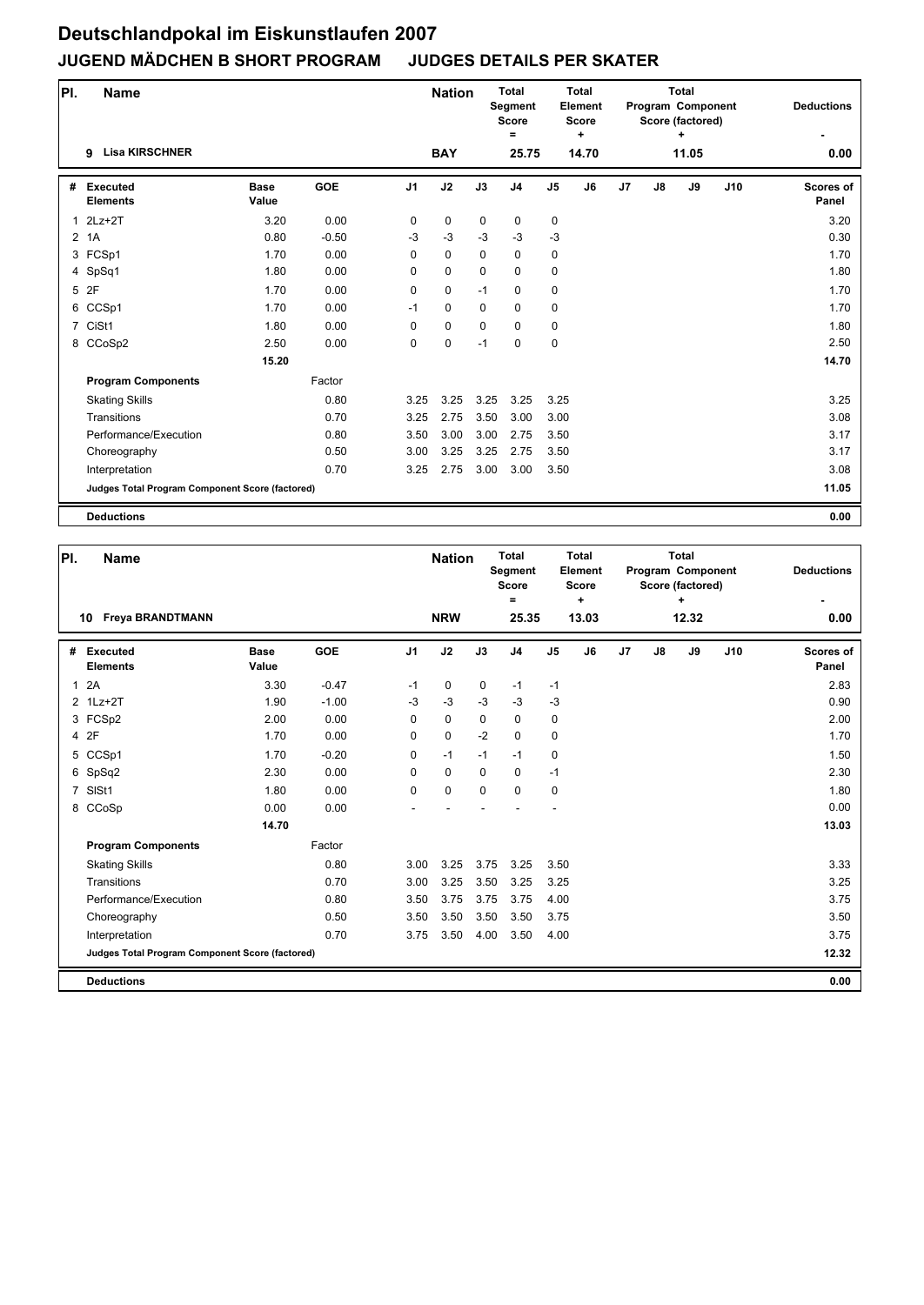| PI.            | <b>Name</b>                                     |                      |                   |                | <b>Nation</b> |             | <b>Total</b><br>Segment<br><b>Score</b><br>$\equiv$ |                | <b>Total</b><br>Element<br><b>Score</b><br>÷ |    |               | <b>Total</b><br>Program Component<br>Score (factored) |     | <b>Deductions</b>         |
|----------------|-------------------------------------------------|----------------------|-------------------|----------------|---------------|-------------|-----------------------------------------------------|----------------|----------------------------------------------|----|---------------|-------------------------------------------------------|-----|---------------------------|
|                | <b>Tirza-Alisha IMENKAMP</b><br>11              |                      |                   |                | <b>NRW</b>    |             | 25.12                                               |                | 16.00                                        |    |               | 9.62                                                  |     | 0.50                      |
| #              | <b>Executed</b><br><b>Elements</b>              | <b>Base</b><br>Value | <b>GOE</b>        | J <sub>1</sub> | J2            | J3          | J <sub>4</sub>                                      | J <sub>5</sub> | J6                                           | J7 | $\mathsf{J}8$ | J9                                                    | J10 | <b>Scores of</b><br>Panel |
| $\mathbf{1}$   | SpSq4                                           | 3.40                 | 0.00              | 0              | 0             | $\mathbf 0$ | 0                                                   | 0              |                                              |    |               |                                                       |     | 3.40                      |
|                | 2 2Lz+2T                                        | 3.20                 | 0.00              | $\mathbf 0$    | $\mathbf 0$   | $\mathbf 0$ | 0                                                   | 0              |                                              |    |               |                                                       |     | 3.20                      |
|                | $3$ 2A<                                         | 0.80                 | $-0.50$           | $-3$           | $-3$          | $-3$        | $-3$                                                | $-3$           |                                              |    |               |                                                       |     | 0.30                      |
|                | 4 FSSp2                                         | 2.00                 | $-0.30$           | $-1$           | $\pmb{0}$     | $-1$        | $-1$                                                | $-1$           |                                              |    |               |                                                       |     | 1.70                      |
|                | 5 2F                                            | 1.70                 | 0.00              | $\mathbf 0$    | $\pmb{0}$     | $-1$        | $\mathbf{1}$                                        | 0              |                                              |    |               |                                                       |     | 1.70                      |
| 6              | CCSp1                                           | 1.70                 | $-0.20$           | $-1$           | $-1$          | $-1$        | $\mathbf 0$                                         | 0              |                                              |    |               |                                                       |     | 1.50                      |
| $\overline{7}$ | CiSt1                                           | 1.80                 | 0.00              | $\Omega$       | 0             | $\Omega$    | $\mathbf 0$                                         | 0              |                                              |    |               |                                                       |     | 1.80                      |
|                | 8 CCoSp2                                        | 2.50                 | $-0.10$           | $-1$           | 0             | $-1$        | $\mathbf 0$                                         | 0              |                                              |    |               |                                                       |     | 2.40                      |
|                |                                                 | 17.10                |                   |                |               |             |                                                     |                |                                              |    |               |                                                       |     | 16.00                     |
|                | <b>Program Components</b>                       |                      | Factor            |                |               |             |                                                     |                |                                              |    |               |                                                       |     |                           |
|                | <b>Skating Skills</b>                           |                      | 0.80              | 3.00           | 3.00          | 3.50        | 2.75                                                | 2.50           |                                              |    |               |                                                       |     | 2.92                      |
|                | Transitions                                     |                      | 0.70              | 3.00           | 2.50          | 3.25        | 2.50                                                | 2.25           |                                              |    |               |                                                       |     | 2.67                      |
|                | Performance/Execution                           |                      | 0.80              | 3.00           | 2.50          | 3.50        | 2.75                                                | 2.50           |                                              |    |               |                                                       |     | 2.75                      |
|                | Choreography                                    |                      | 0.50              | 2.75           | 2.75          | 3.25        | 2.50                                                | 2.50           |                                              |    |               |                                                       |     | 2.67                      |
|                | Interpretation                                  |                      | 0.70              | 3.00           | 2.50          | 3.25        | 2.25                                                | 2.50           |                                              |    |               |                                                       |     | 2.67                      |
|                | Judges Total Program Component Score (factored) |                      |                   |                |               |             |                                                     |                |                                              |    |               |                                                       |     | 9.62                      |
|                | <b>Deductions</b>                               |                      | $-0.50$<br>Falls: |                |               |             |                                                     |                |                                              |    |               |                                                       |     | $-0.50$                   |

| PI.          | <b>Name</b>                                     |                      |                   |                | <b>Nation</b> |             | <b>Total</b><br>Segment<br><b>Score</b><br>$=$ |                | <b>Total</b><br>Element<br><b>Score</b><br>$\ddot{}$ |    |               | <b>Total</b><br>Program Component<br>Score (factored)<br>+ |     | <b>Deductions</b>  |
|--------------|-------------------------------------------------|----------------------|-------------------|----------------|---------------|-------------|------------------------------------------------|----------------|------------------------------------------------------|----|---------------|------------------------------------------------------------|-----|--------------------|
|              | <b>Juliane WAGNER</b><br>$12 \,$                |                      |                   |                | <b>SAS</b>    |             | 25.02                                          |                | 15.50                                                |    |               | 10.02                                                      |     | 0.50               |
| #            | <b>Executed</b><br><b>Elements</b>              | <b>Base</b><br>Value | GOE               | J <sub>1</sub> | J2            | J3          | J <sub>4</sub>                                 | J <sub>5</sub> | J6                                                   | J7 | $\mathsf{J}8$ | J9                                                         | J10 | Scores of<br>Panel |
| $\mathbf{1}$ | 2A                                              | 3.30                 | $-2.10$           | $-3$           | $-3$          | $-3$        | $-3$                                           | $-3$           |                                                      |    |               |                                                            |     | 1.20               |
|              | $2$ 3T+2T                                       | 5.30                 | $-2.00$           | $-2$           | $-2$          | $-2$        | $-2$                                           | $-2$           |                                                      |    |               |                                                            |     | 3.30               |
|              | 3 FCSp1                                         | 1.70                 | 0.00              | 0              | $\mathbf 0$   | $\Omega$    | $\mathbf 0$                                    | 0              |                                                      |    |               |                                                            |     | 1.70               |
|              | $4$ $2Lz$                                       | 1.90                 | $-0.60$           | $-2$           | $-2$          | $\Omega$    | $-2$                                           | $-2$           |                                                      |    |               |                                                            |     | 1.30               |
|              | 5 CCSp2                                         | 2.00                 | 0.00              | 0              | $\mathbf 0$   | $-1$        | $\mathbf 0$                                    | 0              |                                                      |    |               |                                                            |     | 2.00               |
|              | 6 CiSt1                                         | 1.80                 | 0.00              | $-1$           | $\mathbf 0$   | $\mathbf 0$ | $\mathbf 0$                                    | 0              |                                                      |    |               |                                                            |     | 1.80               |
|              | 7 CCoSp2                                        | 2.50                 | 0.00              | $\Omega$       | $\mathbf 0$   | $\mathbf 0$ | $\mathbf 0$                                    | 0              |                                                      |    |               |                                                            |     | 2.50               |
|              | 8 SpSq1                                         | 1.80                 | $-0.10$           | 0              | 0             | 0           | $-1$                                           | $-1$           |                                                      |    |               |                                                            |     | 1.70               |
|              |                                                 | 20.30                |                   |                |               |             |                                                |                |                                                      |    |               |                                                            |     | 15.50              |
|              | <b>Program Components</b>                       |                      | Factor            |                |               |             |                                                |                |                                                      |    |               |                                                            |     |                    |
|              | <b>Skating Skills</b>                           |                      | 0.80              | 3.25           | 3.00          | 3.75        | 3.25                                           | 2.75           |                                                      |    |               |                                                            |     | 3.17               |
|              | Transitions                                     |                      | 0.70              | 3.00           | 2.75          | 3.75        | 2.50                                           | 2.25           |                                                      |    |               |                                                            |     | 2.75               |
|              | Performance/Execution                           |                      | 0.80              | 3.00           | 2.50          | 3.50        | 3.00                                           | 2.50           |                                                      |    |               |                                                            |     | 2.83               |
|              | Choreography                                    |                      | 0.50              | 3.00           | 2.75          | 3.75        | 2.75                                           | 2.50           |                                                      |    |               |                                                            |     | 2.83               |
|              | Interpretation                                  |                      | 0.70              | 2.75           | 2.75          | 3.75        | 2.50                                           | 2.25           |                                                      |    |               |                                                            |     | 2.67               |
|              | Judges Total Program Component Score (factored) |                      |                   |                |               |             |                                                |                |                                                      |    |               |                                                            |     | 10.02              |
|              | <b>Deductions</b>                               |                      | $-0.50$<br>Falls: |                |               |             |                                                |                |                                                      |    |               |                                                            |     | $-0.50$            |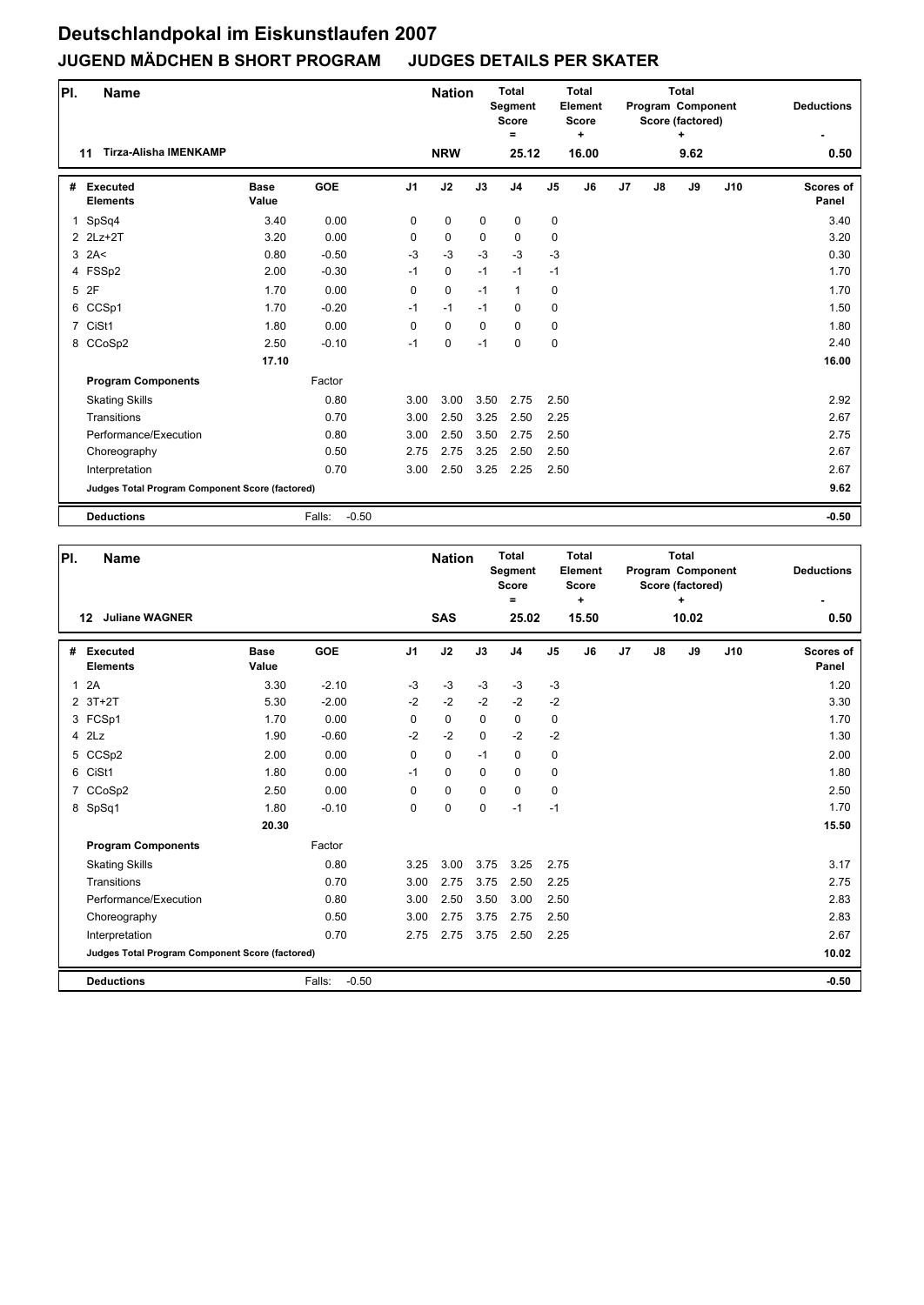| PI.            | <b>Name</b>                                     |                      |                   |                | <b>Nation</b> |             | <b>Total</b><br><b>Segment</b><br><b>Score</b><br>$\equiv$ |                | <b>Total</b><br>Element<br><b>Score</b><br>٠ |    |               | <b>Total</b><br>Program Component<br>Score (factored) |     | <b>Deductions</b>         |
|----------------|-------------------------------------------------|----------------------|-------------------|----------------|---------------|-------------|------------------------------------------------------------|----------------|----------------------------------------------|----|---------------|-------------------------------------------------------|-----|---------------------------|
|                | <b>Marina BORTIN</b><br>13                      |                      |                   |                | <b>BRE</b>    |             | 24.39                                                      |                | 15.20                                        |    |               | 9.69                                                  |     | 0.50                      |
| #              | <b>Executed</b><br><b>Elements</b>              | <b>Base</b><br>Value | <b>GOE</b>        | J <sub>1</sub> | J2            | J3          | J <sub>4</sub>                                             | J <sub>5</sub> | J <sub>6</sub>                               | J7 | $\mathsf{J}8$ | J9                                                    | J10 | <b>Scores of</b><br>Panel |
|                | 1 FSSp1                                         | 1.70                 | $-0.10$           | 0              | $-1$          | $\mathbf 0$ | $\mathbf{1}$                                               | $-1$           |                                              |    |               |                                                       |     | 1.60                      |
|                | 2 2 A                                           | 3.30                 | $-2.10$           | $-3$           | $-3$          | $-3$        | $-3$                                                       | $-3$           |                                              |    |               |                                                       |     | 1.20                      |
|                | 3 2Lz+2T                                        | 3.20                 | 0.00              | $\mathbf 0$    | $\mathbf 0$   | $\mathbf 0$ | $\mathbf 0$                                                | 0              |                                              |    |               |                                                       |     | 3.20                      |
|                | 4 CCSp1                                         | 1.70                 | $-0.10$           | $\mathbf 0$    | $\pmb{0}$     | $-1$        | $\mathbf 0$                                                | $-1$           |                                              |    |               |                                                       |     | 1.60                      |
|                | 5 2F                                            | 1.70                 | 0.00              | $\mathbf 0$    | $\pmb{0}$     | $\Omega$    | 0                                                          | 0              |                                              |    |               |                                                       |     | 1.70                      |
| 6              | SpSq1                                           | 1.80                 | $-0.10$           | $\mathbf 0$    | $-1$          | $-1$        | $\mathbf 0$                                                | 0              |                                              |    |               |                                                       |     | 1.70                      |
| $\overline{7}$ | SISt1                                           | 1.80                 | 0.00              | $\mathbf 0$    | 0             | $\mathbf 0$ | $\mathbf 0$                                                | 0              |                                              |    |               |                                                       |     | 1.80                      |
|                | 8 CCoSp2                                        | 2.50                 | $-0.10$           | $\mathbf 0$    | 0             | $-2$        | $\mathbf 0$                                                | $-1$           |                                              |    |               |                                                       |     | 2.40                      |
|                |                                                 | 17.70                |                   |                |               |             |                                                            |                |                                              |    |               |                                                       |     | 15.20                     |
|                | <b>Program Components</b>                       |                      | Factor            |                |               |             |                                                            |                |                                              |    |               |                                                       |     |                           |
|                | <b>Skating Skills</b>                           |                      | 0.80              | 2.75           | 2.75          | 3.25        | 2.75                                                       | 2.75           |                                              |    |               |                                                       |     | 2.75                      |
|                | Transitions                                     |                      | 0.70              | 3.00           | 2.25          | 3.00        | 2.50                                                       | 2.50           |                                              |    |               |                                                       |     | 2.67                      |
|                | Performance/Execution                           |                      | 0.80              | 3.00           | 2.25          | 3.25        | 2.75                                                       | 2.50           |                                              |    |               |                                                       |     | 2.75                      |
|                | Choreography                                    |                      | 0.50              | 3.00           | 2.75          | 3.50        | 2.50                                                       | 2.50           |                                              |    |               |                                                       |     | 2.75                      |
|                | Interpretation                                  |                      | 0.70              | 3.25           | 2.50          | 3.25        | 2.75                                                       | 2.75           |                                              |    |               |                                                       |     | 2.92                      |
|                | Judges Total Program Component Score (factored) |                      |                   |                |               |             |                                                            |                |                                              |    |               | 9.69                                                  |     |                           |
|                | <b>Deductions</b>                               |                      | $-0.50$<br>Falls: |                |               |             |                                                            |                |                                              |    |               |                                                       |     | $-0.50$                   |

| PI.            | <b>Name</b>                                     |                      |                   |                | <b>Nation</b> |             | <b>Total</b><br>Segment<br><b>Score</b><br>$\equiv$ |               | <b>Total</b><br>Element<br><b>Score</b><br>$\ddot{}$ |    |               | <b>Total</b><br>Program Component<br>Score (factored)<br>÷ |     | <b>Deductions</b>  |
|----------------|-------------------------------------------------|----------------------|-------------------|----------------|---------------|-------------|-----------------------------------------------------|---------------|------------------------------------------------------|----|---------------|------------------------------------------------------------|-----|--------------------|
|                | <b>Katharina HELWERT</b><br>14                  |                      |                   |                | <b>BAY</b>    |             | 24.27                                               |               | 15.60                                                |    |               | 9.17                                                       |     | 0.50               |
| #              | <b>Executed</b><br><b>Elements</b>              | <b>Base</b><br>Value | GOE               | J <sub>1</sub> | J2            | J3          | J <sub>4</sub>                                      | $\mathsf{J}5$ | J6                                                   | J7 | $\mathsf{J}8$ | J9                                                         | J10 | Scores of<br>Panel |
|                | 1 CCSp1                                         | 1.70                 | $-0.10$           | $-1$           | $\mathbf 0$   | $-1$        | $\mathbf 0$                                         | 0             |                                                      |    |               |                                                            |     | 1.60               |
|                | $2$ $2$ Lz+ $2$ Lo                              | 3.40                 | $-0.30$           | $-1$           | $-1$          | $-2$        | $-1$                                                | $-1$          |                                                      |    |               |                                                            |     | 3.10               |
| 3              | 2A                                              | 3.30                 | $-2.10$           | $-3$           | $-3$          | $-3$        | $-3$                                                | $-3$          |                                                      |    |               |                                                            |     | 1.20               |
|                | 4 FSSp1                                         | 1.70                 | 0.00              | 0              | $\pmb{0}$     | $-1$        | 0                                                   | 0             |                                                      |    |               |                                                            |     | 1.70               |
|                | 5 CCoSp2                                        | 2.50                 | $-0.10$           | $\Omega$       | $\mathbf 0$   | $-2$        | $\mathbf 0$                                         | $-1$          |                                                      |    |               |                                                            |     | 2.40               |
|                | 6 SpSq2                                         | 2.30                 | $-0.10$           | 0              | $\pmb{0}$     | $-1$        | 0                                                   | $-1$          |                                                      |    |               |                                                            |     | 2.20               |
| $\overline{7}$ | CiSt1                                           | 1.80                 | 0.00              | 0              | $\mathbf 0$   | $\mathbf 0$ | $\mathbf 0$                                         | 0             |                                                      |    |               |                                                            |     | 1.80               |
|                | 8 2F                                            | 1.70                 | $-0.10$           | 0              | $-1$          | 0           | $-1$                                                | 0             |                                                      |    |               |                                                            |     | 1.60               |
|                |                                                 | 18.40                |                   |                |               |             |                                                     |               |                                                      |    |               |                                                            |     | 15.60              |
|                | <b>Program Components</b>                       |                      | Factor            |                |               |             |                                                     |               |                                                      |    |               |                                                            |     |                    |
|                | <b>Skating Skills</b>                           |                      | 0.80              | 2.75           | 2.75          | 2.75        | 3.00                                                | 2.50          |                                                      |    |               |                                                            |     | 2.75               |
|                | Transitions                                     |                      | 0.70              | 2.75           | 3.00          | 3.00        | 2.50                                                | 2.50          |                                                      |    |               |                                                            |     | 2.75               |
|                | Performance/Execution                           |                      | 0.80              | 2.50           | 2.50          | 2.75        | 2.50                                                | 2.25          |                                                      |    |               |                                                            |     | 2.50               |
|                | Choreography                                    |                      | 0.50              | 2.75           | 2.75          | 3.00        | 2.25                                                | 2.25          |                                                      |    |               |                                                            |     | 2.58               |
|                | Interpretation                                  |                      | 0.70              | 2.50           | 2.50          | 2.75        | 2.50                                                | 2.25          |                                                      |    |               |                                                            |     | 2.50               |
|                | Judges Total Program Component Score (factored) |                      |                   |                |               |             |                                                     |               |                                                      |    |               |                                                            |     | 9.17               |
|                | <b>Deductions</b>                               |                      | $-0.50$<br>Falls: |                |               |             |                                                     |               |                                                      |    |               |                                                            |     | $-0.50$            |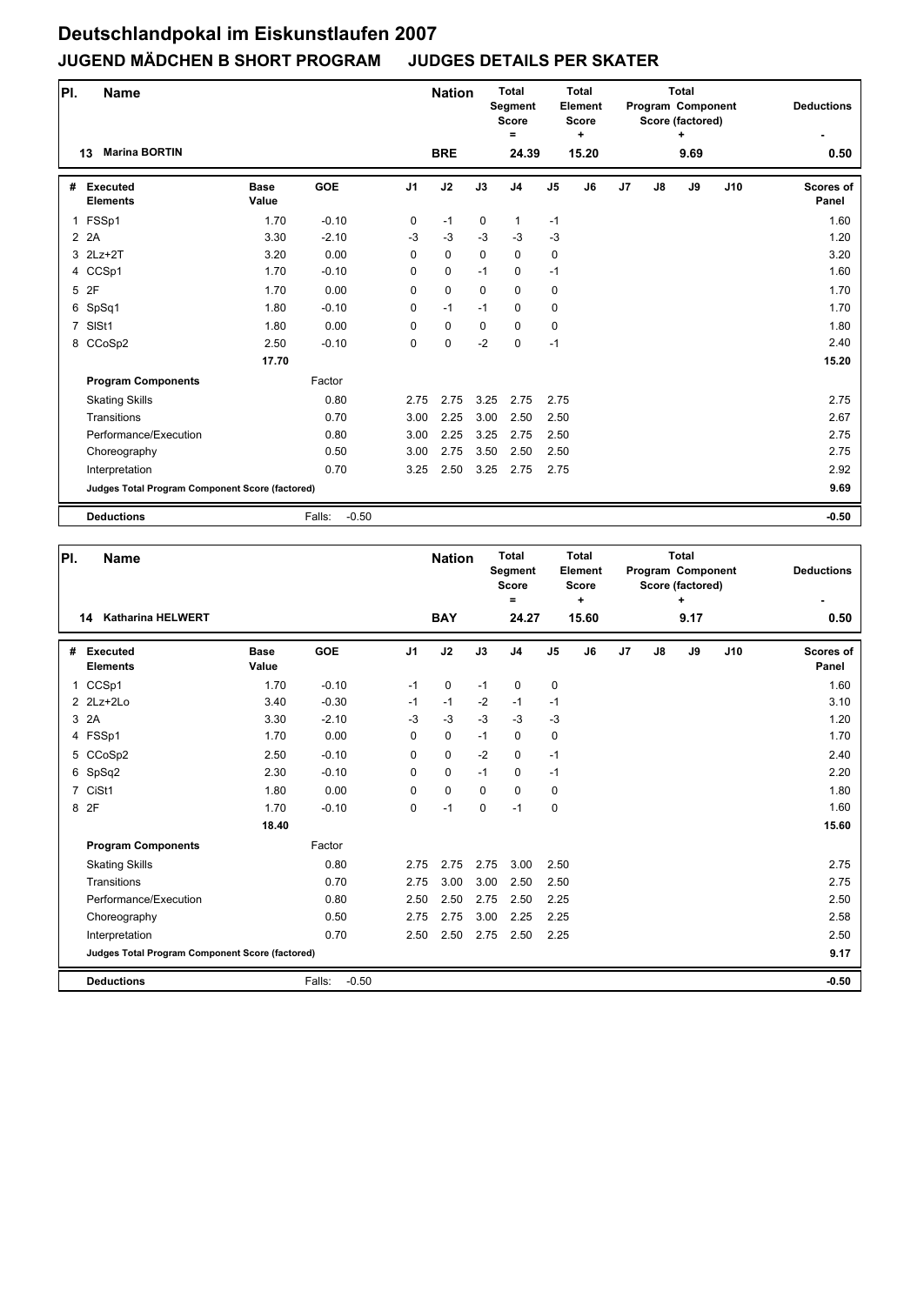| PI.            | <b>Name</b>                                     |                      |            |                | <b>Nation</b> |             | <b>Total</b><br><b>Segment</b><br><b>Score</b><br>Ξ |                | <b>Total</b><br>Element<br><b>Score</b><br>٠ |    |    | <b>Total</b><br>Program Component<br>Score (factored)<br>+ |     | <b>Deductions</b>         |
|----------------|-------------------------------------------------|----------------------|------------|----------------|---------------|-------------|-----------------------------------------------------|----------------|----------------------------------------------|----|----|------------------------------------------------------------|-----|---------------------------|
|                | <b>Anne Katrin MANGNER</b><br>15                |                      |            |                | <b>THR</b>    |             | 22.98                                               |                | 12.40                                        |    |    | 10.58                                                      |     | 0.00                      |
| #              | <b>Executed</b><br><b>Elements</b>              | <b>Base</b><br>Value | <b>GOE</b> | J <sub>1</sub> | J2            | J3          | J <sub>4</sub>                                      | J <sub>5</sub> | J6                                           | J7 | J8 | J9                                                         | J10 | <b>Scores of</b><br>Panel |
|                | 1 CCSp1                                         | 1.70                 | $-0.30$    | $-1$           | $-1$          | $-2$        | 0                                                   | $-1$           |                                              |    |    |                                                            |     | 1.40                      |
|                | 2 1A                                            | 0.80                 | $-0.50$    | $-3$           | $-3$          | $-3$        | $-3$                                                | $-3$           |                                              |    |    |                                                            |     | 0.30                      |
|                | 3 2Lz+1Lo                                       | 2.40                 | $-1.00$    | $-3$           | $-2$          | $-3$        | $-3$                                                | $-3$           |                                              |    |    |                                                            |     | 1.40                      |
|                | 4 2F                                            | 1.70                 | 0.00       | $\Omega$       | $\mathbf 0$   | $-1$        | $\mathbf 0$                                         | 0              |                                              |    |    |                                                            |     | 1.70                      |
|                | 5 SpSq2                                         | 2.30                 | 0.00       | $\mathbf 0$    | 0             | 0           | 0                                                   | 0              |                                              |    |    |                                                            |     | 2.30                      |
|                | 6 CCoSp1                                        | 2.00                 | 0.00       | $\mathbf 0$    | $\mathbf 0$   | $\mathbf 0$ | 0                                                   | 0              |                                              |    |    |                                                            |     | 2.00                      |
| $\overline{7}$ | SISt1                                           | 1.80                 | 0.00       | $\mathbf 0$    | $\pmb{0}$     | $\mathbf 0$ | 0                                                   | 0              |                                              |    |    |                                                            |     | 1.80                      |
|                | 8 FCSp1                                         | 1.70                 | $-0.20$    | $-1$           | 0             | $-1$        | $\mathbf 0$                                         | $-1$           |                                              |    |    |                                                            |     | 1.50                      |
|                |                                                 | 14.40                |            |                |               |             |                                                     |                |                                              |    |    |                                                            |     | 12.40                     |
|                | <b>Program Components</b>                       |                      | Factor     |                |               |             |                                                     |                |                                              |    |    |                                                            |     |                           |
|                | <b>Skating Skills</b>                           |                      | 0.80       | 3.25           | 3.25          | 3.00        | 3.00                                                | 2.50           |                                              |    |    |                                                            |     | 3.08                      |
|                | Transitions                                     |                      | 0.70       | 3.25           | 3.00          | 3.25        | 3.00                                                | 2.50           |                                              |    |    |                                                            |     | 3.08                      |
|                | Performance/Execution                           |                      | 0.80       | 3.00           | 3.50          | 3.50        | 2.75                                                | 2.75           |                                              |    |    |                                                            |     | 3.08                      |
|                | Choreography                                    |                      | 0.50       | 3.00           | 3.25          | 3.25        | 2.50                                                | 2.25           |                                              |    |    |                                                            |     | 2.92                      |
|                | Interpretation                                  |                      | 0.70       | 3.00           | 3.00          | 3.25        | 2.75                                                | 2.50           |                                              |    |    |                                                            |     | 2.92                      |
|                | Judges Total Program Component Score (factored) |                      |            |                |               |             |                                                     |                |                                              |    |    |                                                            |     | 10.58                     |
|                | <b>Deductions</b>                               |                      |            |                |               |             |                                                     |                |                                              |    |    |                                                            |     | 0.00                      |

| PI. | Name                                            |                      |                   |                | <b>Nation</b>            |             | Total<br>Segment<br><b>Score</b><br>Ξ |                          | <b>Total</b><br>Element<br><b>Score</b><br>٠ |    |    | <b>Total</b><br>Program Component<br>Score (factored)<br>۰. |     | <b>Deductions</b>         |
|-----|-------------------------------------------------|----------------------|-------------------|----------------|--------------------------|-------------|---------------------------------------|--------------------------|----------------------------------------------|----|----|-------------------------------------------------------------|-----|---------------------------|
|     | <b>Aline MAI</b><br>16                          |                      |                   |                | <b>BER</b>               |             | 18.99                                 |                          | 9.30                                         |    |    | 10.19                                                       |     | 0.50                      |
| #   | <b>Executed</b><br><b>Elements</b>              | <b>Base</b><br>Value | <b>GOE</b>        | J <sub>1</sub> | J2                       | J3          | J <sub>4</sub>                        | J <sub>5</sub>           | J6                                           | J7 | J8 | J9                                                          | J10 | <b>Scores of</b><br>Panel |
|     | 1 FCSp1                                         | 1.70                 | 0.00              | $\mathbf 0$    | $\mathbf 0$              | $\mathbf 0$ | 1                                     | $\pmb{0}$                |                                              |    |    |                                                             |     | 1.70                      |
|     | 2 SpSq2                                         | 2.30                 | 0.00              | $\mathbf 0$    | $\mathbf 0$              | $\mathbf 0$ | 0                                     | 0                        |                                              |    |    |                                                             |     | 2.30                      |
| 3   | 2A                                              | 3.30                 | $-2.10$           | $-3$           | $-3$                     | $-2$        | $-3$                                  | $-3$                     |                                              |    |    |                                                             |     | 1.20                      |
|     | 4 CCSp1                                         | 1.70                 | $-0.10$           | $\mathbf 0$    | $-1$                     | $-1$        | $\mathbf 0$                           | 0                        |                                              |    |    |                                                             |     | 1.60                      |
|     | 5 1Lz                                           | 0.60                 | $-0.30$           | $-3$           | $-3$                     | $-3$        | $-3$                                  | $-3$                     |                                              |    |    |                                                             |     | 0.30                      |
|     | 6 CoSp1*                                        | 0.00                 | 0.00              | ٠              | $\overline{\phantom{a}}$ |             | ٠                                     | $\overline{\phantom{a}}$ |                                              |    |    |                                                             |     | 0.00                      |
| 7   | 2F+COMBO                                        | 1.70                 | $-1.00$           | $-3$           | $-3$                     | $-3$        | $-3$                                  | $-3$                     |                                              |    |    |                                                             |     | 0.70                      |
| 8   | SISt1                                           | 1.80                 | $-0.30$           | $-1$           | $-1$                     | $-1$        | 0                                     | $-1$                     |                                              |    |    |                                                             |     | 1.50                      |
|     |                                                 | 13.10                |                   |                |                          |             |                                       |                          |                                              |    |    |                                                             |     | 9.30                      |
|     | <b>Program Components</b>                       |                      | Factor            |                |                          |             |                                       |                          |                                              |    |    |                                                             |     |                           |
|     | <b>Skating Skills</b>                           |                      | 0.80              | 3.25           | 3.50                     | 3.25        | 3.00                                  | 3.00                     |                                              |    |    |                                                             |     | 3.17                      |
|     | Transitions                                     |                      | 0.70              | 3.00           | 3.25                     | 3.00        | 2.75                                  | 2.50                     |                                              |    |    |                                                             |     | 2.92                      |
|     | Performance/Execution                           |                      | 0.80              | 2.75           | 2.75                     | 2.75        | 2.50                                  | 2.75                     |                                              |    |    |                                                             |     | 2.75                      |
|     | Choreography                                    |                      | 0.50              | 3.25           | 3.25                     | 3.25        | 2.75                                  | 2.75                     |                                              |    |    |                                                             |     | 3.08                      |
|     | Interpretation                                  |                      | 0.70              | 2.25           | 2.75                     | 2.75        | 2.75                                  | 2.50                     |                                              |    |    |                                                             |     | 2.67                      |
|     | Judges Total Program Component Score (factored) |                      |                   |                |                          |             |                                       |                          |                                              |    |    |                                                             |     | 10.19                     |
|     | <b>Deductions</b>                               |                      | $-0.50$<br>Falls: |                |                          |             |                                       |                          |                                              |    |    |                                                             |     | $-0.50$                   |